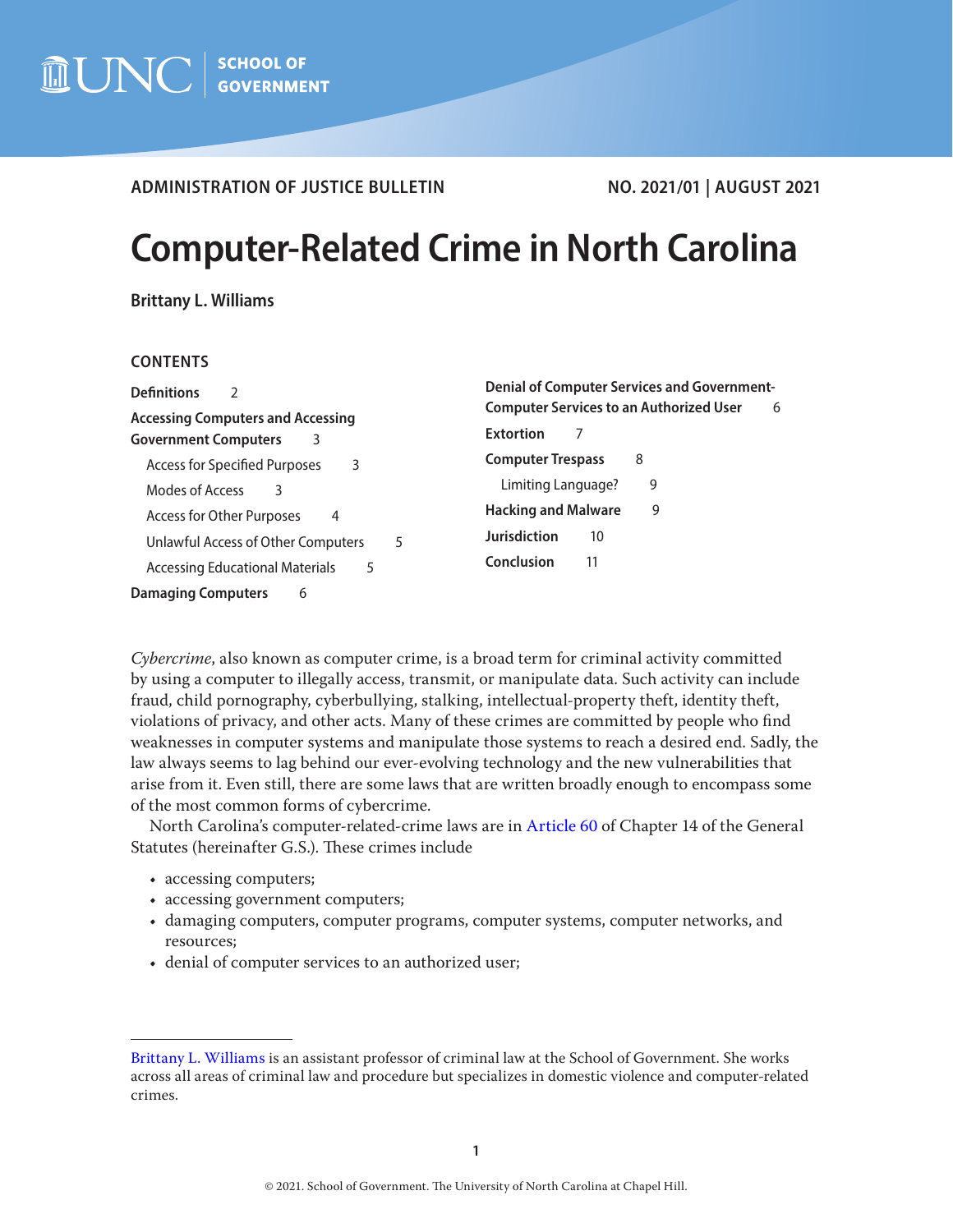- <span id="page-1-0"></span>• denial of government-computer services to an authorized user;
- extortion; and
- computer trespass. $1$

The statutes are filled with technical language and encompass several activities. This bulletin explores the acts prohibited by these statutes, how the statutes have been applied, and some common criminal scenarios that may fall within the purview of these statutes.

## **Definitions**

Most of North Carolina's computer-related-crime statutes prohibit unauthorized access to computers, computer programs, computer systems, computer networks, and computer software. Each of these items is defined under [G.S. 14-453](https://www.ncleg.gov/EnactedLegislation/Statutes/PDF/BySection/Chapter_14/GS_14-453.pdf).

Under the statute, a "computer" is an internally programmed, automatic device that performs data processing or telephone switching. This obviously includes personal computers, laptops, and desktops. Given the plain language of the statute, it likely includes cell phones, notebooks, and tablets, and it may include smart watches.

A "computer network" is the interconnection of communication systems with a computer through remote terminals, or a system consisting of two or more interconnected computers or telephone-switching equipment. This could include a mobile hotspot or a Wi-Fi router and any computers connected to such devices.

A "computer program" is an ordered set of coded instructions or statements that cause a computer to process data when the computer executes the instructions. Many people may interact with several computer programs a day. Some common examples include Microsoft Windows, Internet Explorer, Microsoft Office, Microsoft Outlook, Adobe Acrobat Reader, and various cellphone applications, including games, social-media apps, and communication apps.

"Computer services" is defined as computer time or services, including data processing, Internet services, electronic mail, electronic messaging, and any information or data stored in connection with any of these services. Computer services are often loaded automatically at startup and run in the background without user interaction (like the clock, for example). This also includes computer "cookies" and browsing history.

"Computer software" is a set of computer programs, procedures, and associated documentation concerned with the operation of a computer, computer system, or computer network. Antivirus software, audio programs, movie players, and word processors are some common examples. Mobile apps also fall under this category.

Finally, "computer system" is defined as at least one computer together with a set of related, connected, or unconnected peripheral devices. This is another term that encompasses desktops, laptops, and smartphones. Other components, like the monitor, keyboard, mouse, and speakers are considered peripheral devices that are part of the system.

<sup>1.</sup> Cyberbullying statutes G.S. 14-458.1 and -458.2 are also found in this article but are outside the scope of this bulletin, which focuses on the criminal use of computers themselves rather than its effects on a victim. Other crimes that involve computers (e.g., cyberstalking and solicitation of a child by computer) are found elsewhere in the General Statutes and are likewise outside the scope of this discussion.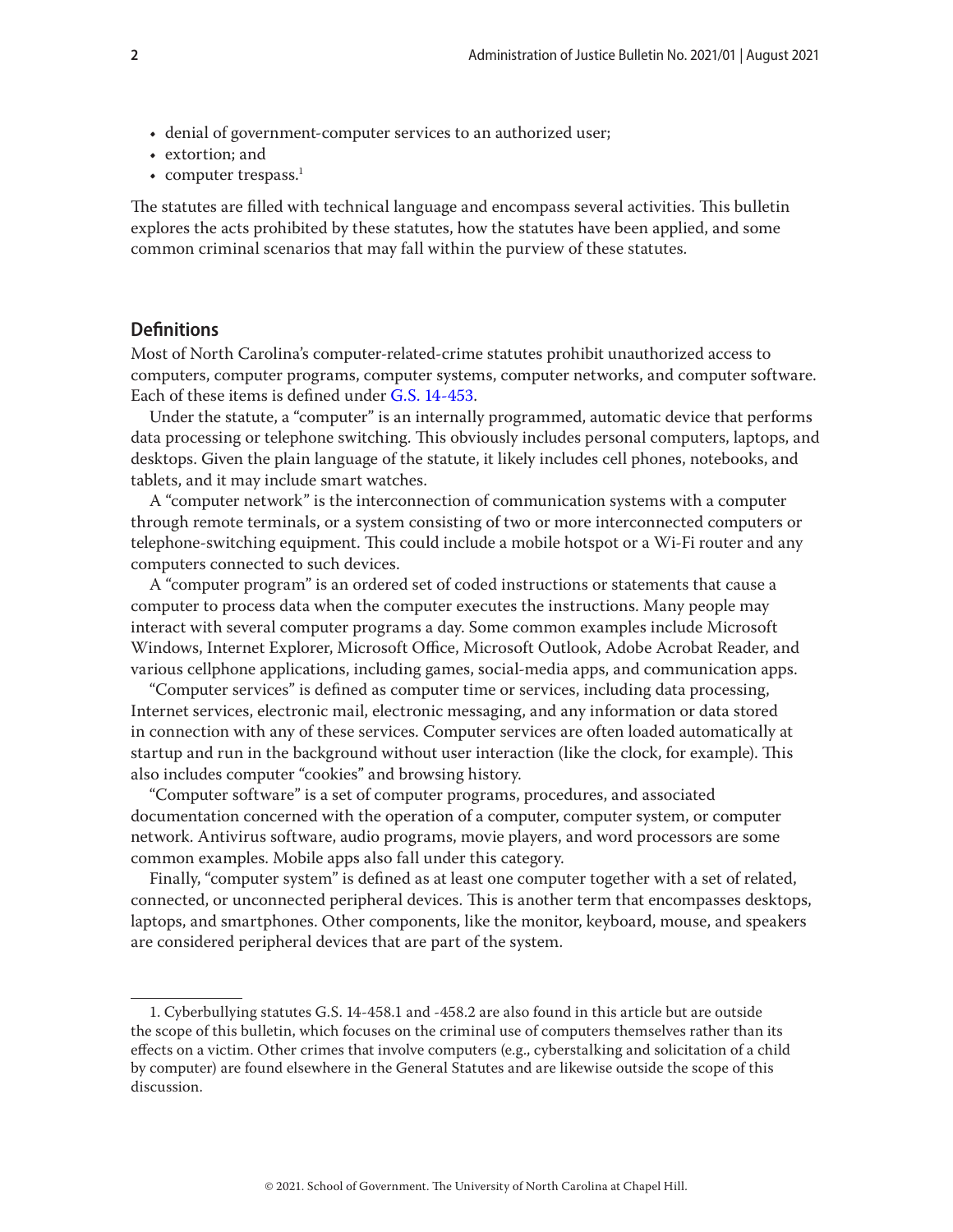<span id="page-2-0"></span>Many of these terms overlap and can include some of the same items. The statutes typically list several overlapping terms individually (e.g., "any computer, computer program, computer system, computer network, or any part thereof") $^2$  so as not to inadvertently exclude any items as a medium for effectuating these crimes. Even so, it is probably safe to infer that the crimes encompass not only computers and other digital devices themselves but also any program or application that can be found on them and the systems that keep all these things functioning.

# **Accessing Computers and Accessing Government Computers**

## **Access for Specified Purposes**

Under [G.S. 14-454](https://www.ncleg.gov/EnactedLegislation/Statutes/PDF/BySection/Chapter_14/GS_14-454.pdf)(a), "[i]t is unlawful to willfully, directly or indirectly, access or cause to be accessed any computer, computer program, computer system, computer network, or any part thereof" in order to (1) devise or execute "any scheme or artifice to defraud" or (2) obtain property or services "by means of false or fraudulent pretenses, representations or promises."

[G.S. 14-454.1](https://www.ncleg.gov/EnactedLegislation/Statutes/PDF/BySection/Chapter_14/GS_14-454.1.pdf) mirrors that statute but applies specifically to government computers. A government computer is "any computer, computer program, computer system, computer network, or any part thereof, that is owned, operated, or used by any State or local governmental entity."3 Unlawful access of a computer in a police department, a public school, or the White House would fall under this statute. Unlawful access of a neighbor's computer would fall under G.S. 14-454.

#### **Modes of Access**

The plain language of these statutes allows for several possible ways for these crimes to occur. A defendant could directly access a computer, which might involve physically sitting down in front of the computer and using it without authorization. A defendant could also indirectly access a computer, which could be by means of remote-access software or through another person. The statute also provides for "causing to be accessed," which could encompass the latter situation.

In *[State v. Bernard](https://appellate.nccourts.org/opinions/?c=2&pdf=31487)*, an employee at North Carolina A&T State University filed a complaint at the local police department alleging that someone accessed her university email account without her permission. She stated that someone accessed her email, constructed a bogus communication, and emailed the document to university administrators in an effort to rehire or compensate the defendant, who was a recently terminated employee. Detectives were able to trace the origin of the communication using the related IP address $^{\rm 4}$  and were led to the defendant. The defendant was indicted for accessing a government computer without authorization and felony accessing computers. The defendant directly accessed a state employee's email account at a university campus and sent an email that was intended to defraud. She was convicted, and the North Carolina Court of Appeals upheld this conviction.5

<sup>2.</sup> G.S. 14-454(a).

<sup>3.</sup> G.S. 14-453(7a).

<sup>4.</sup> An Internet-protocol (IP) address is a unique address that identifies a device on the Internet or a local network. IP addresses allow information to be sent between devices on a network; they contain location information and make devices accessible for communication. IP addresses provide a way of differentiating between different computers, routers, and websites.

<sup>5. 236</sup> N.C. App. 134 (2014).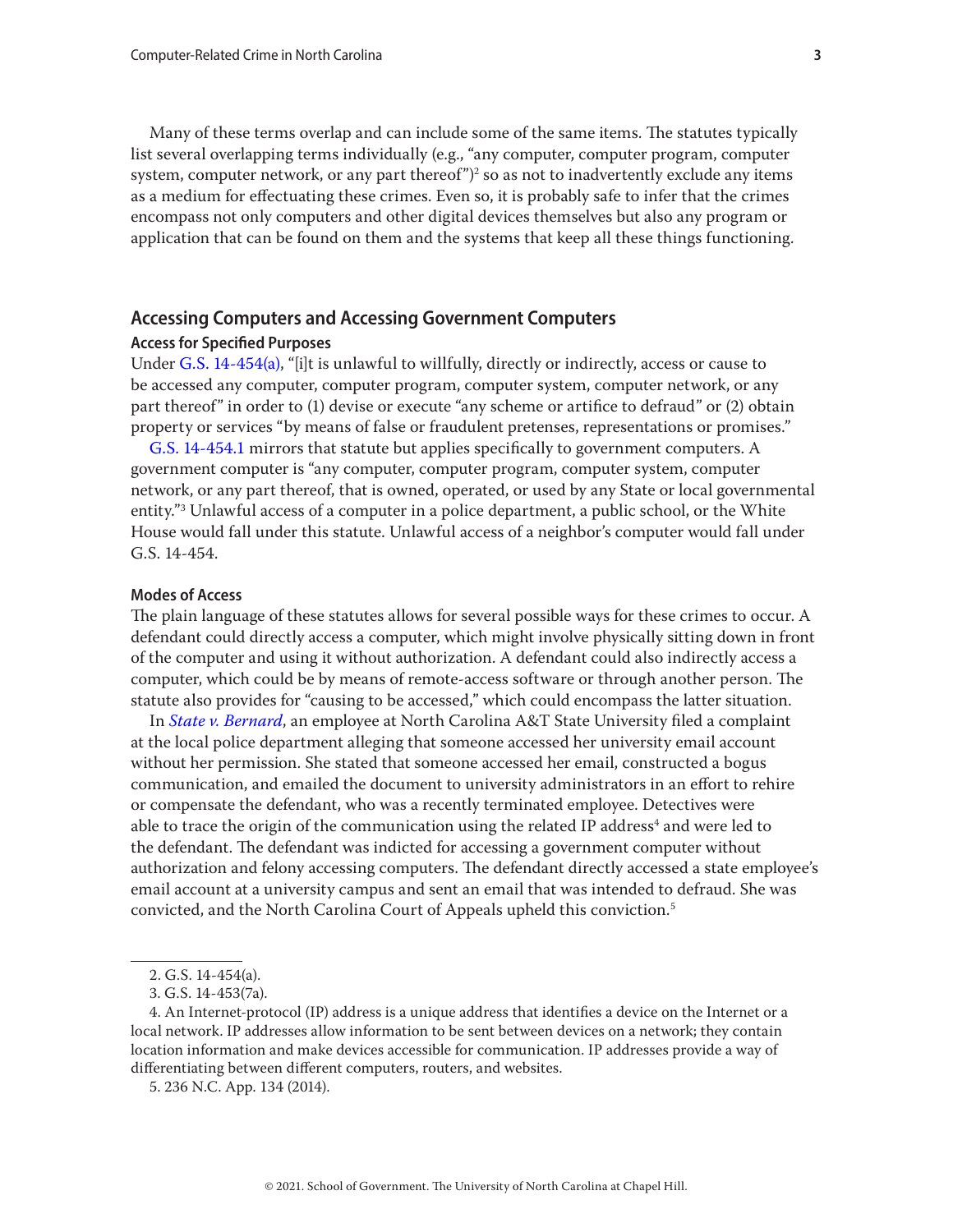<span id="page-3-0"></span>In *[State v. Golder](https://appellate.nccourts.org/opinions/?c=1&pdf=39253)*, a defendant devised a scheme in which he paid an employee at the Wake County clerk's office to falsify bail-bond-forfeiture documents. Over the course of five years, the defendant sent text messages to the employee with lists of names and file numbers of cases in which bond forfeitures had been entered. After receiving a list from the defendant, the employee would enter a motion to set aside the bond forfeiture for each of the cases into the county's electronic records. After twenty days, the bond forfeiture would automatically be set aside, so the defendant's bail-bonding company would no longer be required to pay the bond. In exchange for entering the motions into the system, the defendant paid the employee \$500 for each list of cases. The defendant was charged with accessing a government computer. Although the defendant had not entered the forfeitures into the computer system himself, he had caused the system to be accessed as prohibited by the statute. He was convicted, and both the court of appeals and the North Carolina Supreme Court upheld the conviction.6

#### **Access for Other Purposes**

Subsection (b) of the accessing-computers statute states that "any person who willfully and without authorization, directly or indirectly, accesses or causes to be accessed any computer, computer program, computer system, or computer network for any purpose other than those set forth in subsection (a) above, is guilty of a Class 1 misdemeanor." Unlike subsection (a), subsection (b) includes "without authorization" as an element.7 "Authorization" is defined under G.S. 14-453(1a) as "having the consent or permission of the owner, or of the person licensed or authorized by the owner to grant consent or permission to access a computer, computer system, or computer network in a manner not exceeding the consent or permission."

Because this subsection also requires access for any purpose other than fraud or obtaining property or services, this is likely to include acts like logging into someone's Facebook account without permission to post an inappropriate message or logging into someone's work computer without permission to delete files or emails.

The United States Supreme Court recently decided *[Van Buren v. United States](https://www.supremecourt.gov/opinions/20pdf/19-783_k53l.pdf)*, in which the Court clarified the scope of access covered by the federal Computer Fraud and Abuse Act.<sup>8</sup> The Act subjects to criminal liability anyone who "intentionally accesses a computer without authorization or exceeds authorized access."9 The term "exceeds authorized access" is defined to mean "access[es] a computer with authorization and to use such access to obtain or alter information in the computer that the accesser is not entitled so to obtain or alter."10

The Court held that the "exceeds authorized access" clause covers those who obtain information from particular areas in the computer to which their computer access does not extend, but it does not cover those who have improper motives for obtaining information that is otherwise available to them. Extending this holding to the North Carolina statute, accessing computers "without authorization" likely does not cover a scenario in which a police officer uses the police database to look up the address or criminal record of a love interest. The statute also

<sup>6. 374</sup> N.C. 238 (2020).

<sup>7.</sup> G.S. 14-454(b).

<sup>8.</sup> \_\_\_ U.S. \_\_\_, 141 S. Ct. 1648 (2021). For the full case summary, see Brittany Williams, *[Case](https://nccriminallaw.sog.unc.edu/case-summaries-u-s-supreme-court-june-1-3-2021/)  [Summaries—U.S. Supreme Court \(June 1–3, 2021\)](https://nccriminallaw.sog.unc.edu/case-summaries-u-s-supreme-court-june-1-3-2021/)*, N.C. Crim. L., UNC Sch. of Gov't Blog (June 7, 2021), https://nccriminallaw.sog.unc.edu/case-summaries-u-s-supreme-court-june-1-3-2021/.

<sup>9. 18</sup> U.S.C. § 1030(a)(2).

<sup>10. 18</sup> U.S.C. § 1030(e)(6).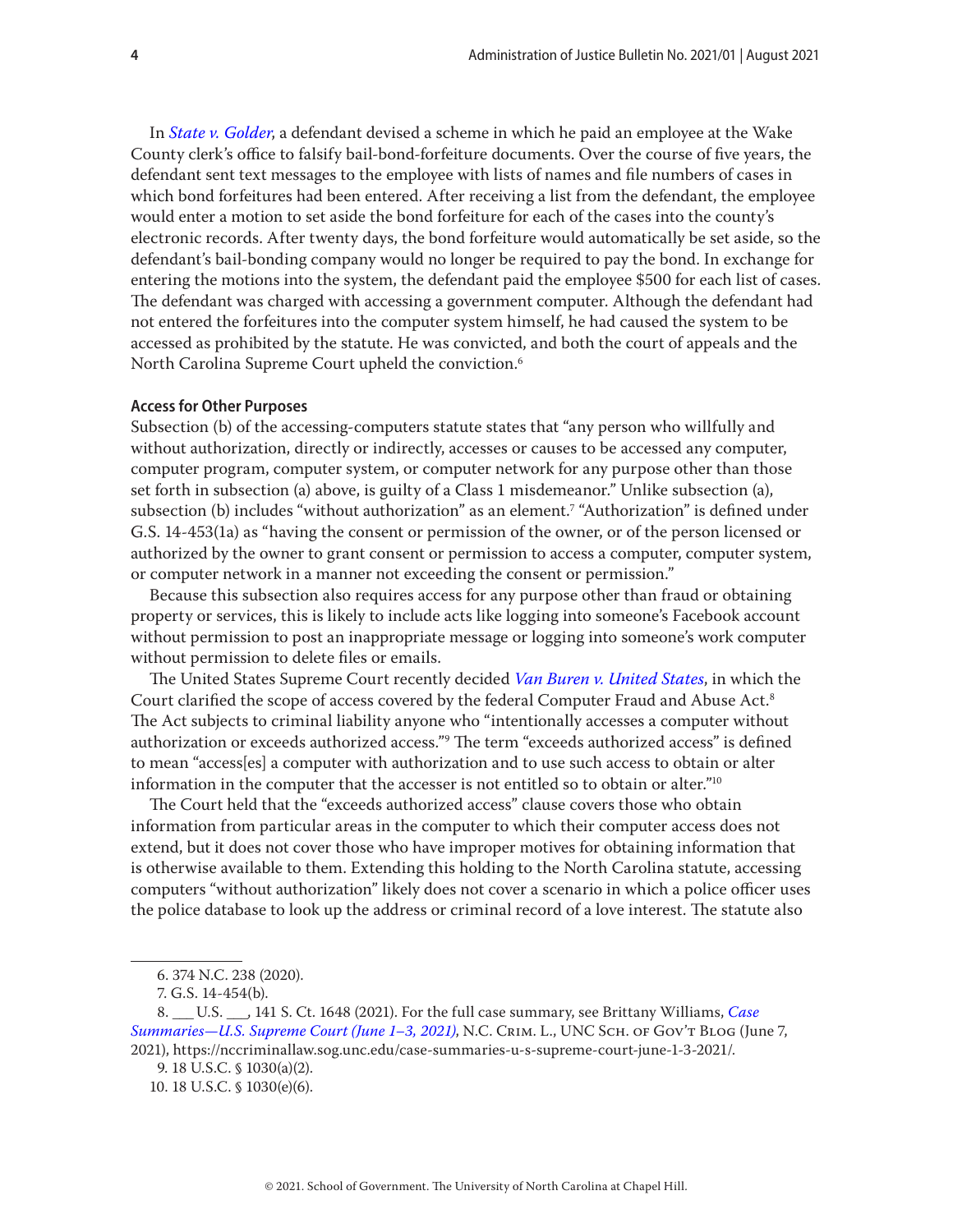<span id="page-4-0"></span>likely does not cover more-common activities like checking personal email, checking personal social-media accounts, or booking travel for vacation on a work computer.<sup>11</sup>

## **Unlawful Access of Other Computers**

The above cases deal with traditional computers like laptops and desktops. There is no case law that involves unauthorized access of other types of computers like phones and tablets, but accessing these types of devices likely falls within the statute's reach. It is not uncommon for people to gain entry into other people's cellphones for improper purposes, like sending themselves screenshots of messages, transferring money via mobile-payment applications like Cash App or Venmo, or sending themselves private pictures. The accessing-computers statutes likely encompass these intrusions. Although the statutes don't specify these acts, the acts could still satisfy each element of the appropriate statute.

With security features such as face recognition, fingerprint entry, and passcodes, it is reasonable to believe that a person who is using another person's phone has been given permission to do so unless the phone has been stolen and broken into. However, even with that permission, a person can act without authorization by exceeding the scope of that permission. Unless the owner gives permission for the user to perform the specific act at issue on the owner's computer (sending money or pictures, for example), that act may be deemed to have occurred without authorization.

Recall that subsection (a) does not require the computer to be accessed without authorization, and instead requires only willful access. *Willful* generally means performed intentionally and without an honest belief that there is an excuse or justification.<sup>12</sup> The access must have been for the additional purpose of committing fraud or of obtaining property or services. Sending oneself money from another person's mobile-banking app without that person's permission or knowledge can certainly be considered fraudulent. Screenshots of messages and private pictures can be considered property, as the statutory definition of *property* includes electronically processed or produced data.

#### **Accessing Educational Materials**

G.S. 14-454.1 includes an additional provision stating that "[a]ny person who willfully and without authorization, directly or indirectly, accesses or causes to be accessed any educational testing material or academic or vocational testing scores or grades in a government computer is guilty of a Class 1 misdemeanor."13 There is currently no case law on this provision. This could include scenarios like a student using a teacher's computer to change his final grade or gain early access to test questions.

<sup>11.</sup> For more on this issue, see Brittany Williams, *["Authorization" in the Context of Computer Crimes](https://nccriminallaw.sog.unc.edu/authorization-in-the-context-of-computer-crimes/)*, N.C. Crim. L., UNC Sch. of Gov't. Blog (June 1, 2021), https://nccriminallaw.sog.unc.edu/authorization -in-the-context-of-computer-crimes/.

<sup>12.</sup> [State v. Ramos,](https://appellate.nccourts.org/opinions/?c=2&pdf=3144) 193 N.C. App. 629, 636 (2008).

<sup>13.</sup> G.S. 14-454.1(c).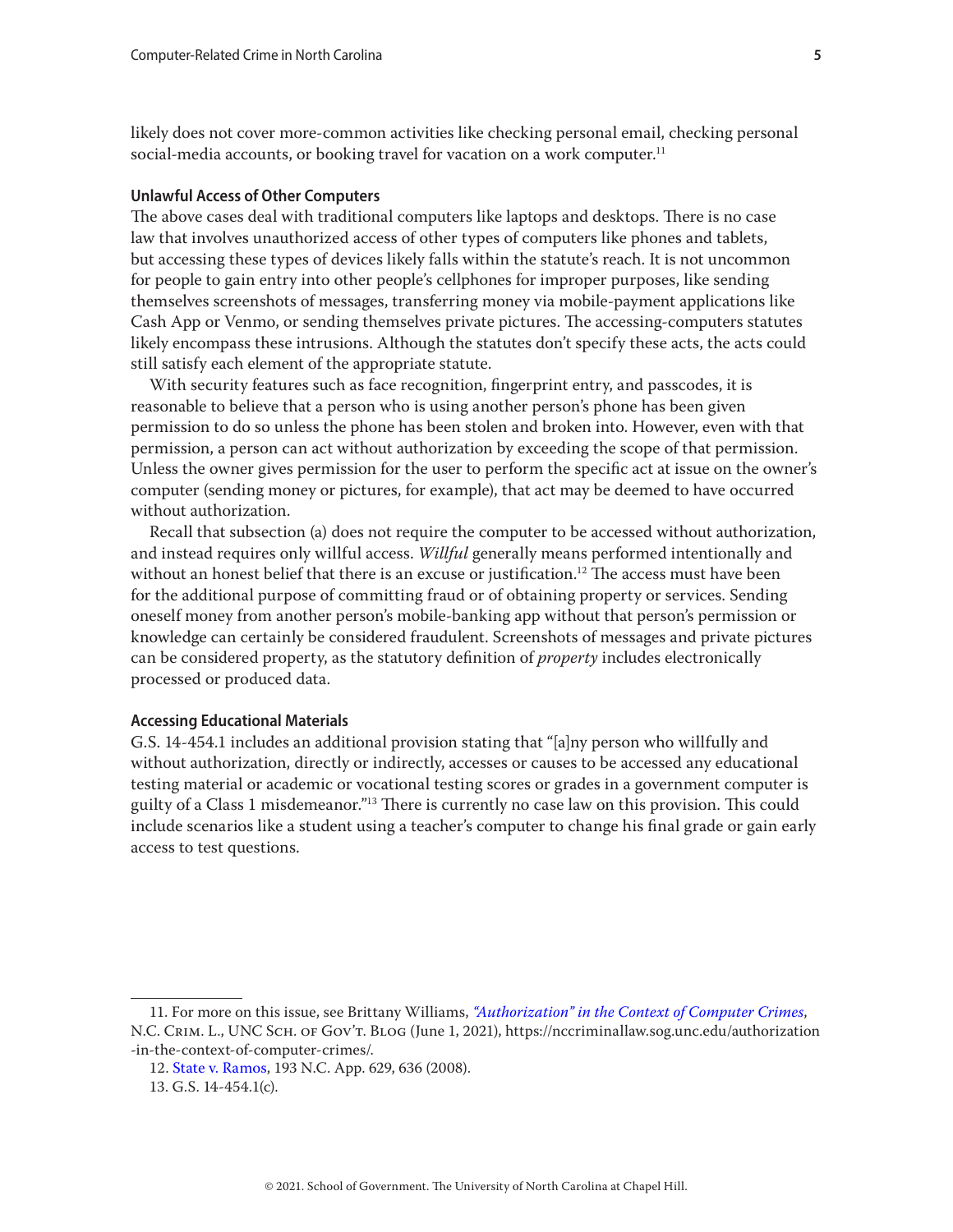## <span id="page-5-0"></span>**Damaging Computers**

Under [G.S. 14-455\(](https://www.ncleg.gov/EnactedLegislation/Statutes/PDF/BySection/Chapter_14/GS_14-455.pdf)a), "[i]t is unlawful to willfully and without authorization alter, damage, or destroy a computer, computer program, computer system, computer network, or any part thereof." If "the damage caused by the alteration, damage, or destruction is more than one thousand dollars (\$1,000)," the offense is a Class G felony. Willful and unauthorized alteration, damage, or destruction of a government computer is a Class F felony. Any other violation involving damage to a computer is a Class 1 misdemeanor.

Damage to a computer does not have to render a computer inoperable to be charged under this statute. In *[State v. Johnston](https://appellate.nccourts.org/opinions/?c=2&pdf=24639)*, the defendant was hired as a contractor at an optometry office to computerize the office billing system. The defendant purchased billing software and uploaded the software onto the office computers. One day, after a meeting discussing the defendant's work quality, the defendant sat down at her desk and "did something on the [computer] keyboard." The defendant then removed a box of computer diskettes from her desk and left the building.<sup>14</sup>

The optometrist and two other individuals immediately checked the computer and noticed that the program icon for the billing program was no longer on the computer screen. All of the patient and appointment information was missing, including demographic data, patient demographics, names, addresses, insurance types, insurance numbers, and past claims. The defendant was charged with damage to computers. The defendant was convicted of felonious damage to computers, but because the trial court failed to instruct the jury that it had to find damages in excess of \$1000 for the felony conviction, the court of appeals vacated the judgment and remanded for judgment on misdemeanor damaging computers.<sup>15</sup>

The actions in *Johnston* are one type of activity that is subject to the statute. This statute could also apply to acts like breaking into a person's computer and deleting files, changing computer settings or passwords, introducing malware, or causing physical damage to a computer.

# **Denial of Computer Services and Government-Computer Services to an Authorized User**

Under [G.S. 14-456\(](https://www.ncleg.gov/EnactedLegislation/Statutes/PDF/BySection/Chapter_14/GS_14-456.pdf)a), "[a]ny person who willfully and without authorization denies or causes the denial of computer, computer program, computer system, or computer network services to an authorized user of the computer, computer program, computer system, or computer network services is guilty of a Class 1 misdemeanor." The same applies to denial of government-computer services to an authorized user and is a Class H felony under [G.S. 14-456.1](https://www.ncleg.gov/EnactedLegislation/Statutes/PDF/BySection/Chapter_14/GS_14-456.1.pdf).

There is no North Carolina case law involving denial of computer services within the meaning of these statutes. However, other states have similar laws. In the California case *People v. Childs*, a defendant worked as the principal network engineer for a city's IT department. The department was responsible for administering the city's computer network and providing computer services to city departments, such as access to the Internet and to each department's database. The defendant, who implemented and had ownership of the city's area network, eventually locked the department out of the network. No other employees or computer experts were able to obtain administrative access to the network until the defendant revealed the access codes. This left the department unable to provide critical computer services to over sixty-five other city

<sup>14. 173</sup> N.C. App. 334, 336 (2005) (alteration in original).

<sup>15.</sup> *Johnston*, 173 N.C. App. 334.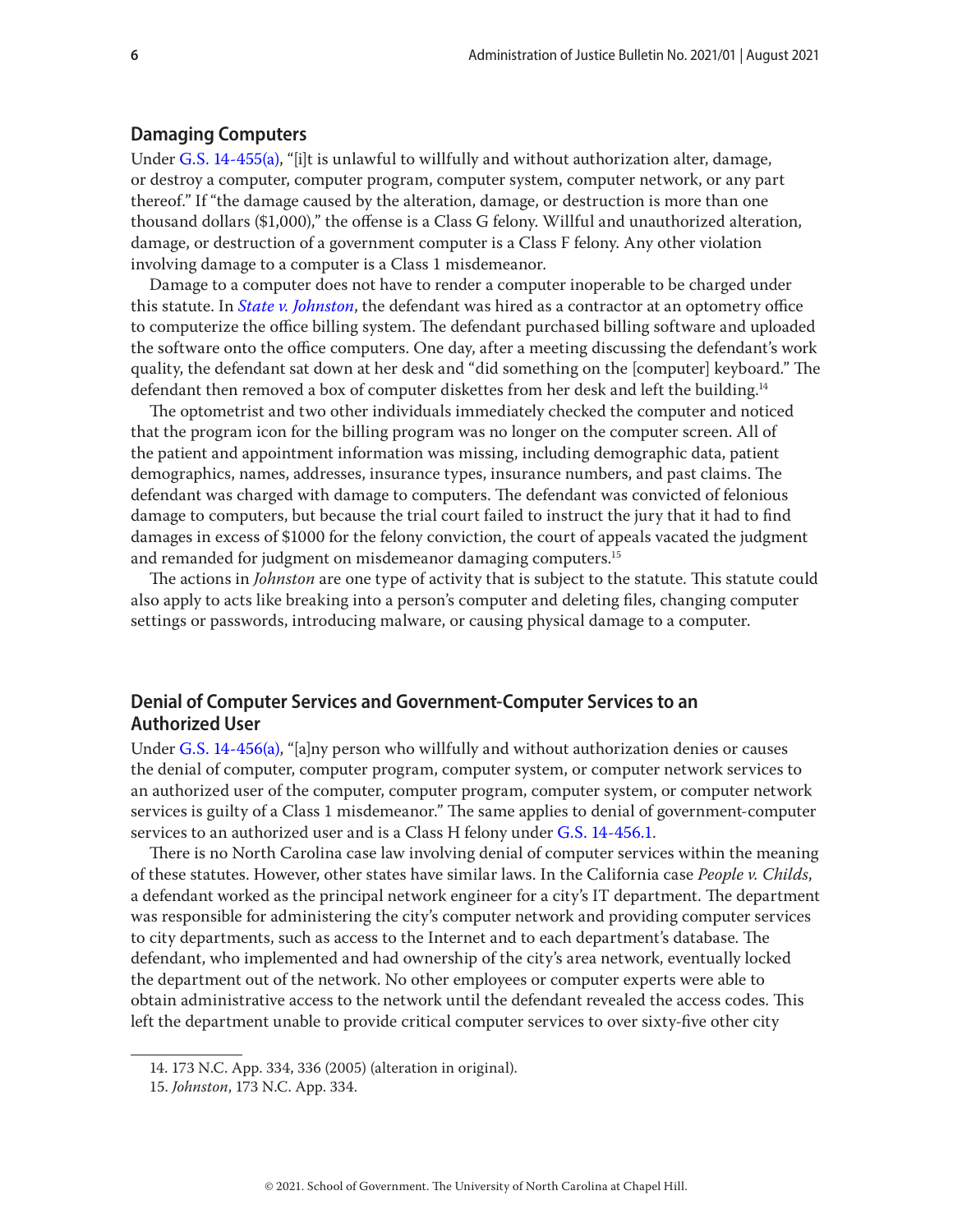<span id="page-6-0"></span>departments. The defendant was convicted of disrupting or denying computer services to an authorized user.<sup>16</sup> If similar acts were to occur in North Carolina, the perpetrator would likely be guilty of felony denial of government-computer services to an authorized user because the services were performed by a government computer.

In Delaware, "[a] person is guilty of interruption of computer services when that person, without authorization, intentionally or recklessly disrupts or degrades or causes the disruption or degradation of computer services or denies or causes the denial of computer services to an authorized user of a computer system."17 In *Base Optics Inc. v. Liu*, the defendant was in violation of the criminal statute when she, as an administrator, blocked a company's employees from accessing their email accounts by changing the accounts' passwords.<sup>18</sup>

The North Carolina statute might thus be used to prosecute cases in which a person changes passwords to a computer without authorization, where a person shuts down a network such that its users are not able to access the system or any previously available functions, or where a person unlawfully installs programs on a computer that blocks access to other programs.

# **Extortion**

Under [G.S. 14-457,](https://www.ncleg.gov/EnactedLegislation/Statutes/PDF/BySection/Chapter_14/GS_14-457.pdf) anyone who maliciously threatens to "alter, damage, or destroy a computer, computer program, computer system, computer network, or any part thereof<sup>"19</sup> with "the intent" to extort money or any pecuniary advantage, or with the intent to compel any person to do or refrain from doing any act against his will, is guilty of a Class H felony."20

There is no North Carolina case law related to extortion under G.S. 14-457. Extortion statutes in other jurisdictions may be instructive despite not being limited to computer-related scenarios. In a Virginia case, *DiMaio v. Commonwealth*, a defendant secured a loan from his employer that he agreed to repay by deductions from his paycheck. While still indebted to the company, the defendant announced his resignation. After announcing his resignation, the defendant transferred over 829 files from his work computer to a secure third-party server and deleted the files from his work computer. When the defendant was contacted about the missing files, he said that "he 'would be willing to provide the files to the company under the right circumstances,' namely establishing an agreement to 'return the files in exchange for forgiveness of the debt.'"<sup>21</sup> He was convicted of attempted extortion.

The Virginia extortion statute is not specific to computer-related crimes and thus does not require the threat to involve a computer system. Additionally, although the defendant never made a direct threat, the Virginia court reasoned that the threat of injury to the files was implied given all the surrounding circumstances, the main one being that the defendant intended to keep

<sup>16. 220</sup> Cal. App. 4th 1079 (2013).

<sup>17.</sup> Del. Code Ann. tit. 11, § 934.

<sup>18.</sup> No. 9803-VCG, 2015 WL 3491495 (Del. Ch. May 29, 2015).

<sup>19.</sup> G.S. 14-455(a).

<sup>20.</sup> G.S. 14-457. Acts covered by this statute are likely to also be covered by G.S. 14-118.4, which punishes extortion as a Class F felony. Under the latter statute, "[a]ny person who threatens or communicates a threat or threats to another with the intention thereby wrongfully to obtain anything of value or any acquittance, advantage, or immunity is guilty of extortion."

<sup>21. 46</sup> Va. App. 755, 761 (2005).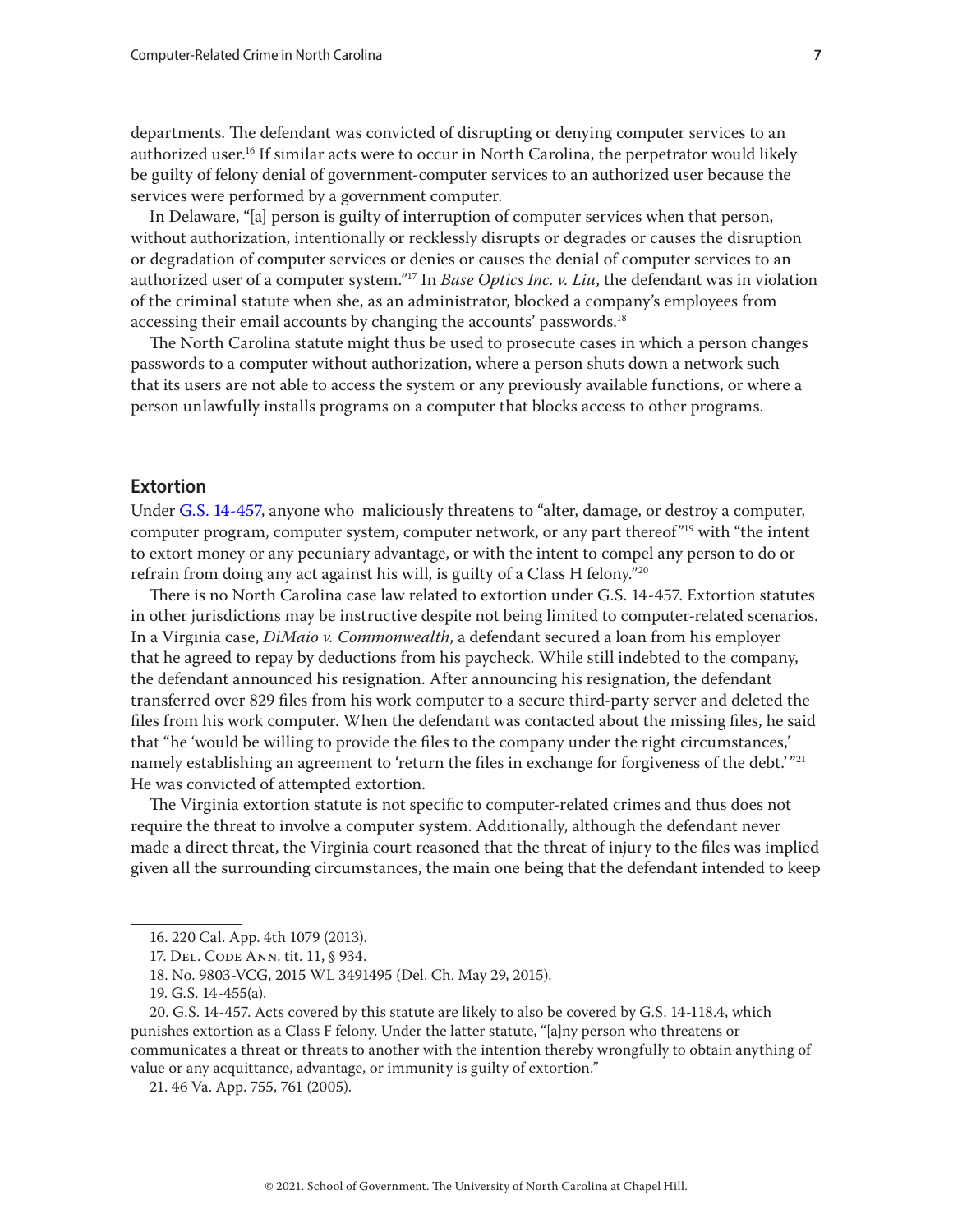<span id="page-7-0"></span>the information and files hostage until his \$6000 debt was wiped out.<sup>22</sup> This reasoning leads to the possibility that a person could be charged with extortion in North Carolina under similar circumstances.

## **Computer Trespass**

Under [G.S. 14-458,](https://www.ncleg.gov/EnactedLegislation/Statutes/PDF/BySection/Chapter_14/GS_14-458.pdf)

it is unlawful for any person to use a computer or computer network without authority and with the intent to do one of any of the following:

- 1. Temporarily or permanently remove, halt, or otherwise disable any computer data, computer programs, or computer software from a computer or computer network.
- 2. Cause a computer to malfunction . . . .
- 3. Alter or erase any computer data, computer programs, or computer software.
- 4. Cause physical injury to the property of another.
- 5. Make or cause to be made an unauthorized copy . . . of computer data, computer programs, or computer software residing in, communicated by, or produced by a computer or computer network.
- 6. Falsely identify with the intent to deceive or defraud the recipient or forge commercial electronic mail transmission information or other routing information . . . in connection with the transmission of unsolicited bulk commercial electronic mail through or into the computer network of an electronic mail service provider or its subscribers.<sup>23</sup>

The offense is a Class 3 misdemeanor. "If there is damage to the property of another and the damage caused by the prohibited acts is valued at less than [\$2500]," the offense is punished as a Class 1 misdemeanor. If the damage is valued at \$2500 or more, the offense is punished as a Class I felony.<sup>24</sup> As is the case for some of the other statutes for computer-related crimes, there is no North Carolina case law related to this offense. However, there are similar laws in other jurisdictions.

In the Georgia case *Kinslow v. State*, a defendant was convicted of one count of computer trespass. The defendant worked in the IT department of a company. Two months after the defendant's termination, it was discovered that the defendant caused internal emails intended for another IT employee to be forwarded to the defendant's personal email address. The defendant used his administrator-level access to activate this setting before his termination.25 He was convicted for "[o]bstructing, interrupting, or in any way interfering with the use of a computer program or data"26 in violation of Georgia's computer-trespass law.

<sup>22.</sup> *DiMaio*, 46 Va. App. 755.

<sup>23.</sup> G.S. 14-458(a).

<sup>24.</sup> G.S. 14-458(b).

<sup>25. 353</sup> Ga. App. 839 (2020).

<sup>26.</sup> Ga. Code Ann. § 16-9-93(1) (West).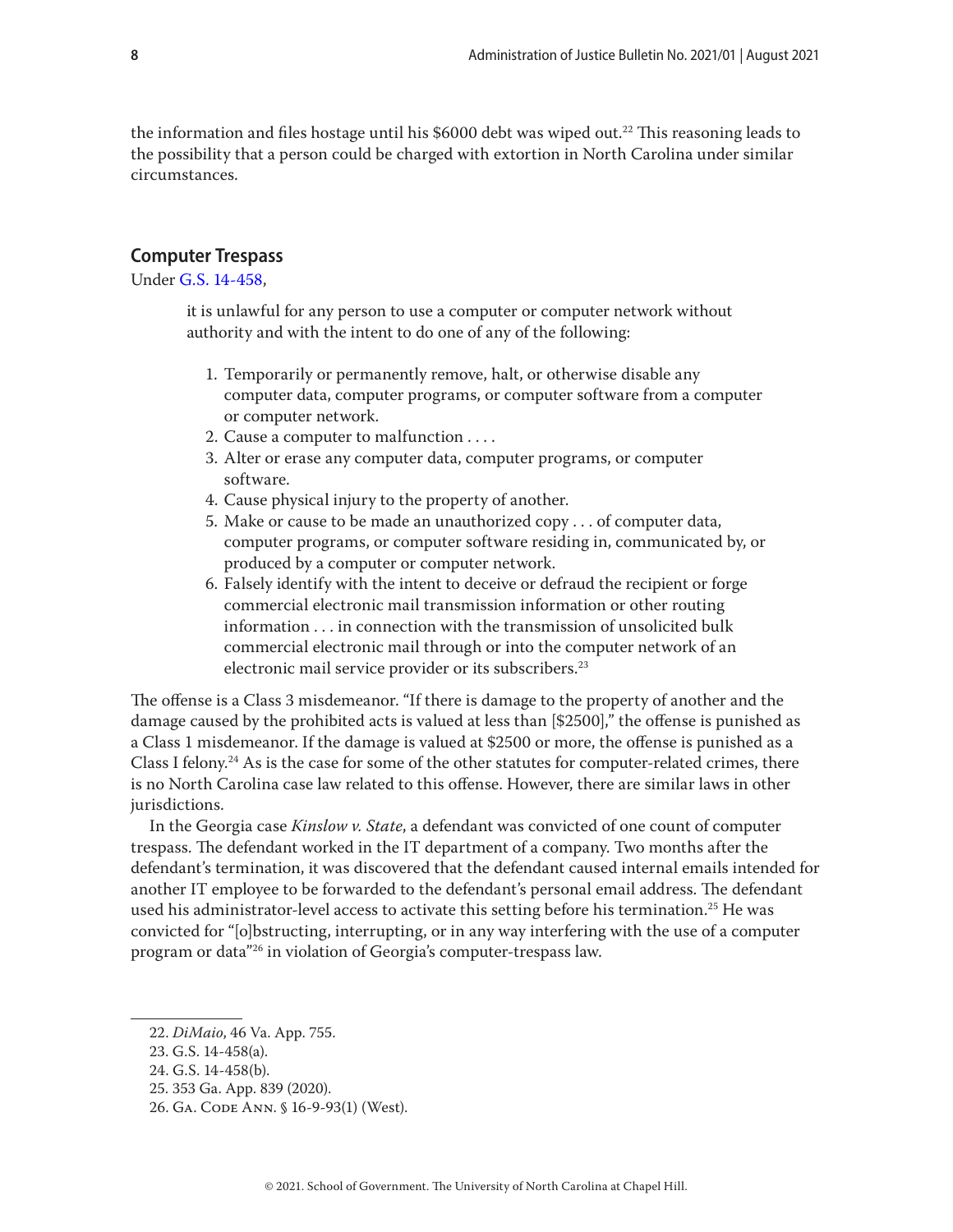<span id="page-8-0"></span>North Carolina's statute uses different language but would still apply to the defendant's acts. Forwarding internal emails without authorization falls under the category of making unauthorized copies of computer data per G.S. 14-458(a)(5), quoted above.

In a New York case, *People v. Puesan*, the defendant was convicted of computer trespass where he, without authorization, installed a keystroke-logging program on his employer's computers.<sup>27</sup> This could also be considered an act of making or causing to be made an unauthorized copy of computer data per G.S. 14-458(a)(5).

#### **Limiting Language?**

The computer-trespass statute begins with the language "[e]xcept as otherwise made unlawful by this Article." Although there are no cases in which this phrase is at issue, this language may be meant to limit criminal liability under this statute if one of the previously discussed offenses applies. For example, suppose a recently terminated employee deactivates or removes security software from a company's computer network. This person could likely be charged with computer trespass by means of (1) "temporarily or permanently remov[ing], halt[ing], or otherwise disabl[ing] any computer data, computer programs, or computer software from a computer or computer network" or (2) "alter[ing] or eras[ing] any computer data, computer programs, or computer software."28 The person could also be charged with damaging computers by way of altering a computer program for those same actions. The "[e]xcept as otherwise made unlawful by this Article" language likely serves to preclude being charged with both crimes for the same act.29 The computer-trespass statute can consequently be considered a catch-all for actions that do not fall neatly within the other statutes.

#### **Hacking and Malware**

*Hacking* refers to the act of gaining unauthorized or illegal access to a computer network or system. Hackers gain access to sensitive or otherwise private information by exploiting weaknesses in computer security systems. The hackers can then install ransomware or other viruses on the system. Ransomware is a type of malicious software (or *malware*) used by hackers that is designed to block access to a computer system until money is paid. Another type of malware is spyware. Spyware is a broad category of malware designed to secretly observe activity on a device. Data obtained through spyware can be used to track a user's activity online or to steal personal information, such as account passwords and credit-card numbers, which can result in identity theft and fraud.

Accessing computers, accessing government computers, damaging computers, and denying services all have another common provision. Each of these crimes applies to the introduction of a computer program (including a self-replicating or a self-propagating computer program) into a computer, computer program, computer system, or computer network to effectuate the crime. Thus, hacking by the introduction of ransomware and malware would be covered by these statutes. There is no stand-alone crime of hacking computers.

<sup>27. 111</sup> A.D. 3d 222 (N.Y. App. Div. 2013).

<sup>28.</sup> G.S. 14-458(a)(1), (2).

<sup>29.</sup> Similar language in the North Carolina assault statutes has been interpreted this way. The prefatory clause "unless the conduct is covered under some other provision of law providing greater punishment" has been interpreted to mean that a defendant may be sentenced for a certain offense in the absence of an applicable greater offense, but not for both. *See* [State v. Davis](https://appellate.nccourts.org/opinions/?c=1&pdf=6963), 364 N.C. 297, 303 (2010); [State v. Jamison](https://appellate.nccourts.org/opinions/?c=2&pdf=31411), 234 N.C. App. 231, 239 (2014); [State v. Fields](https://appellate.nccourts.org/opinions/?c=1&pdf=39385), 374 N.C. 629, 634 (2020).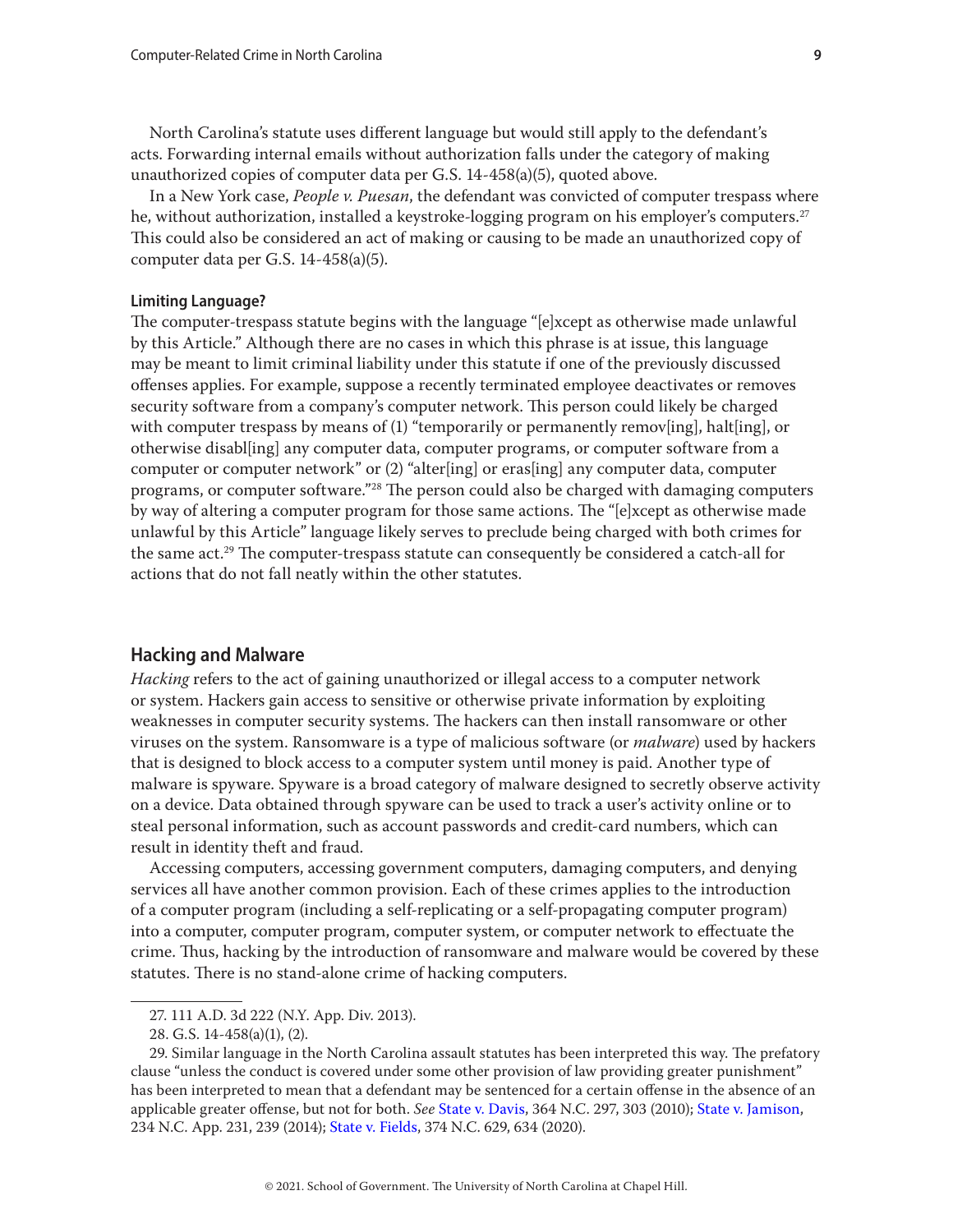## <span id="page-9-0"></span>**Jurisdiction**

All of the cases cited previously involve scenarios in which both the victim and the defendant are in the same state and thus the same jurisdiction. However, that isn't always the case. Because these crimes can involve remote access, it is possible for a perpetrator and a victim to be located in different states.

North Carolina courts have jurisdiction over an offense if any of the "essential acts" forming the offense happened in this state.30 More specifically, [G.S. 14-453.2](https://www.ncleg.gov/EnactedLegislation/Statutes/PDF/BySection/Chapter_14/GS_14-453.2.pdf) provides that any offense under Article 60 "committed by the use of electronic communication may be deemed to have been committed where the electronic communication was originally sent or where it was originally received in this State." Taken together, this means that a computer crime, as defined by North Carolina law, committed out of state falls within this state's jurisdiction if the ramifications are felt within this state. Although there is no case law in which this type of jurisdiction is in question as it relates to computer crimes, other states have considered similar issues.

In a Virginia case, *Jaynes v. Commonwealth*, 31 a defendant was convicted under a provision of the Virginia Computer Crimes Act that prohibits unsolicited bulk emails. From his home in Raleigh, North Carolina, the defendant used several computers, routers, and servers to send over 10,000 emails within twenty-four hours to subscribers of AOL on each of three separate occasions. He intentionally falsified the header information<sup>32</sup> and sender-domain names<sup>33</sup> before transmitting the emails to the recipients, none of whom had requested any communication from him.

The defendant argued on appeal that the Virginia courts did not have jurisdiction over him because he did not use a computer in Virginia. The court rejected his argument, noting that the defendant knew and intended that his emails would use AOL servers because he clearly intended to send them to users whose emails ended in *@aol.com*. Additionally, the evidence established that the AOL servers were located in Virginia and that the location of AOL's servers was information easily accessible to the general public.<sup>34</sup>

The unsolicited-bulk-email provision in this case is similar to North Carolina's computertrespass provision in G.S. 14-458(a)(6). This particular provision prohibits the use of a computer or computer network without authority and with the intent to "[f]alsely identify with the intent to deceive or defraud the recipient or forge commercial electronic mail transmission information

<sup>30.</sup> *See, e.g.*, [State v. White](https://appellate.nccourts.org/opinions/?c=2&pdf=15712), 134 N.C. App. 338, 339–40 (1999) (North Carolina had jurisdiction over heroin-trafficking offense where drugs were prepared and sold in North Carolina, even though drugs and defendant were both seized in New Jersey). The essential-acts doctrine for conferring territorial jurisdiction is codified in several statutes. *See* [G.S. 15A-134](https://www.ncleg.gov/EnactedLegislation/Statutes/HTML/BySection/Chapter_15a/GS_15a-134.html) (North Carolina has jurisdiction to try an offense that occurs partly in and partly outside North Carolina); [G.S. 15-131](https://www.ncleg.gov/EnactedLegislation/Statutes/HTML/BySection/Chapter_15/GS_15-131.html) (North Carolina has jurisdiction to try a homicide where a person is assaulted in this state but later dies in another state); [G.S. 15-133](https://www.ncleg.gov/EnactedLegislation/Statutes/HTML/BySection/Chapter_15/GS_15-133.html) (North Carolina has jurisdiction to try a homicide where a person is assaulted outside the state but later dies in this state); [G.S. 15-132](https://www.ncleg.gov/EnactedLegislation/Statutes/HTML/BySection/Chapter_15/GS_15-132.html) (North Carolina has jurisdiction where action taken in this state injures a person in another state).

<sup>31. 276</sup> Va. 443 (2008).

<sup>32.</sup> In an email, the header lines identify particular routing information of the message, including the sender, recipient, date, and subject.

<sup>33.</sup> A sender domain is the domain to send emails from, which comes after the *@* in the "From" address.

<sup>34.</sup> *Jaynes*, 276 Va. 443*.*